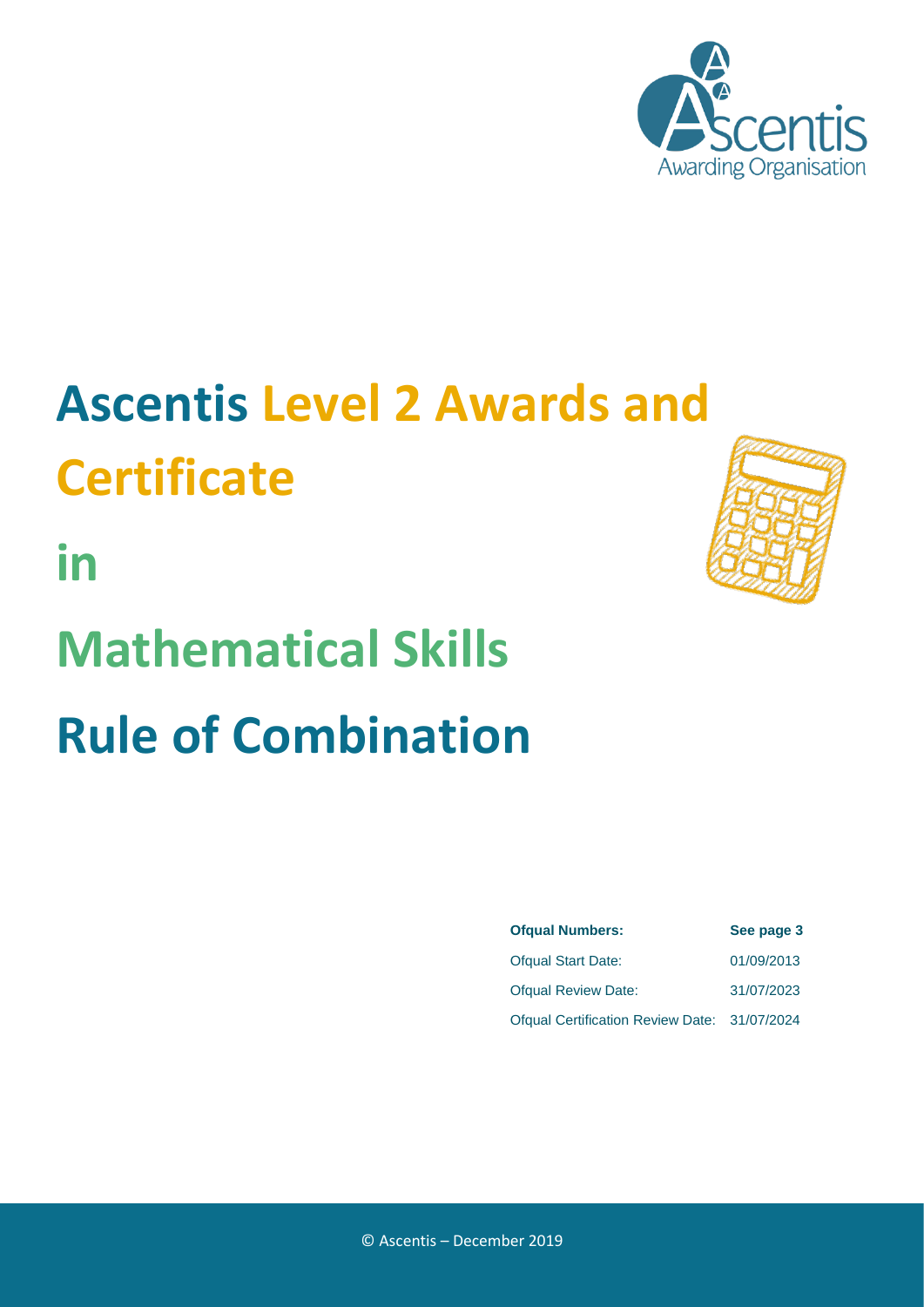### **Qualification Overview**

The Ascentis Level 2 Awards in Mathematical Skills and the Level 2 Certificate in Mathematical Skills are ideal qualifications for adults and young people wishing to develop their mathematical skills at Level 2. They are intended to aid progression, either to further study through Mathematics Functional Skills or GCSE Mathematics qualifications. The Ascentis Level 2 Awards in Mathematical Skills are a range of small qualifications which have been designed to 'bridge the gap' in learners' mathematical knowledge, thus focusing on developing confidence and ability.

There are several features of these qualifications that make them very appropriate for their target learners:

- There is a wide range of single-unit Awards 10 in total
- They are relatively short qualifications of either 10 or 20 guided learning hours bite-sized learning
- They can be delivered either as classroom-based courses or as a blended learning programme
- They are assessed by completion of Ascentis-designed assessment no portfolio of evidence required
- Verification and certification can be offered throughout the year, allowing maximum flexibility for centres

#### **Aims**

The aims of this suite of qualifications are to enable learners:

- 1 To gain underpinning mathematical skills
- 2 To bridge the gap in their mathematical knowledge
- 3 To prepare for the completion of the Functional Skills in Mathematics at Level 2 or GCSE **Mathematics**
- 4 To develop the skills required to move into the world of work or work-based learning

#### **Target Group**

These qualifications are aimed at a range of learners, including:

- Adults who wish to develop and demonstrate their skills in mathematics
- Young people aged 14–19 who wish to develop and demonstrate their skills in some aspects of mathematics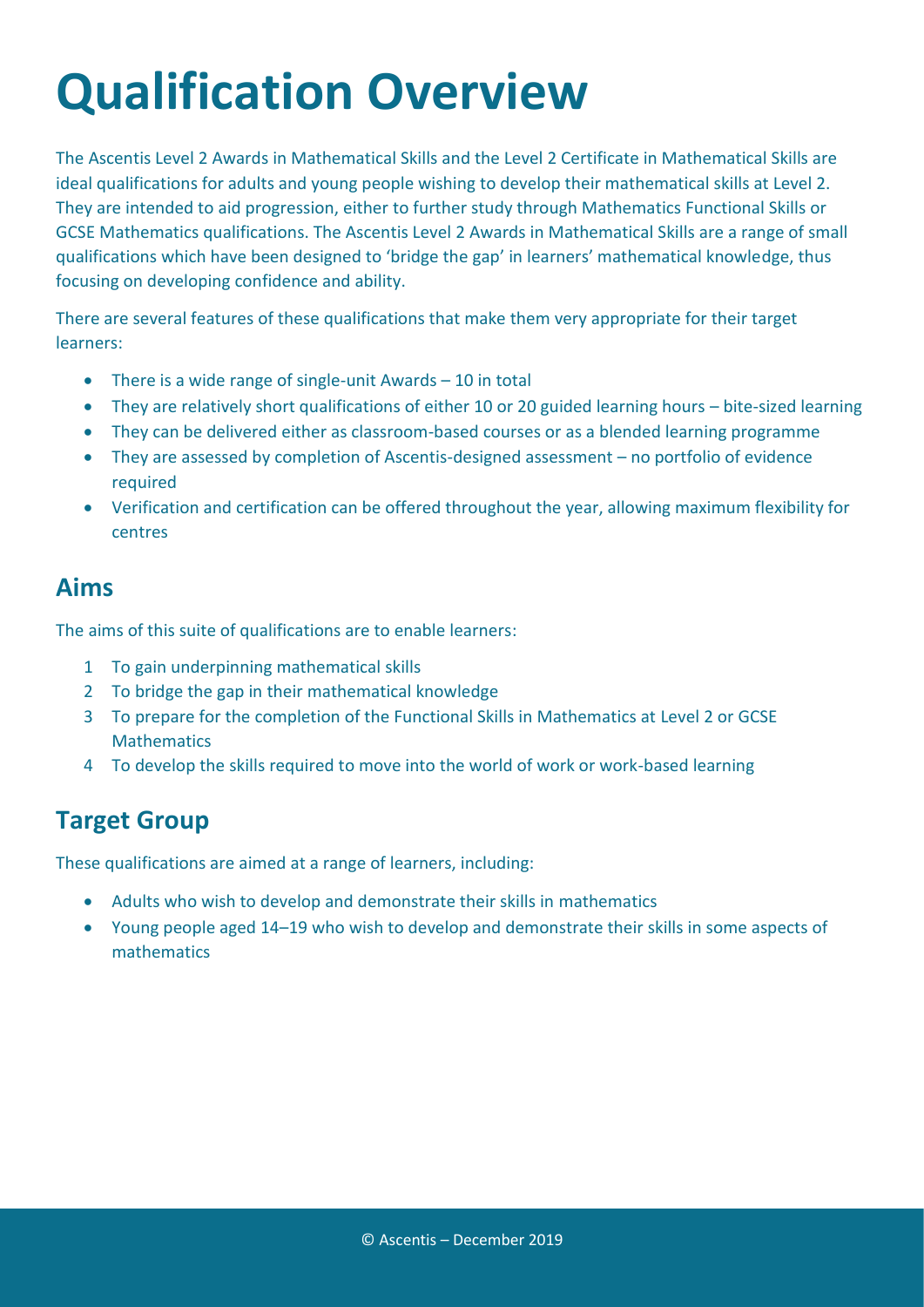#### **Regulation Codes**

Ofqual Regulation Numbers:

- Ascentis Level 2 Award in Mathematical Skills Understanding Numbers and Formulae: 601/0973/7
- Ascentis Level 2 Award in Mathematical Skills Understanding and Using Fractions, Ratios and Proportion: 601/0969/5
- Ascentis Level 2 Award in Mathematical Skills Understanding and Using Decimals: 601/0967/1
- Ascentis Level 2 Award in Mathematical Skills Understanding and Using Percentages: 601/0968/3
- Ascentis Level 2 Award in Mathematical Skills Understanding Money, Time and Temperature: 601/0972/5
- Ascentis Level 2 Award in Mathematical Skills Understanding Length, Weight and Capacity: 601/0971/3
- Ascentis Level 2 Award in Mathematical Skills Understanding Shape and Space: 601/0742/X
- Ascentis Level 2 Award in Mathematical Skills Handling Data: 601/0740/6
- Ascentis Level 2 Award in Mathematical Skills Data Calculations: 601/0966/X
- Ascentis Level 2 Award in Mathematical Skills Probability: 601/0741/8
- Ascentis Level 2 Certificate in Mathematical Skills: 601/1035/1

#### **Assessment Method**

Each unit is assessed through an assessment to be taken under supervised conditions. Guide times are provided for each assessment. The assessment is internally assessed and verified by the centre and then externally verified by Ascentis.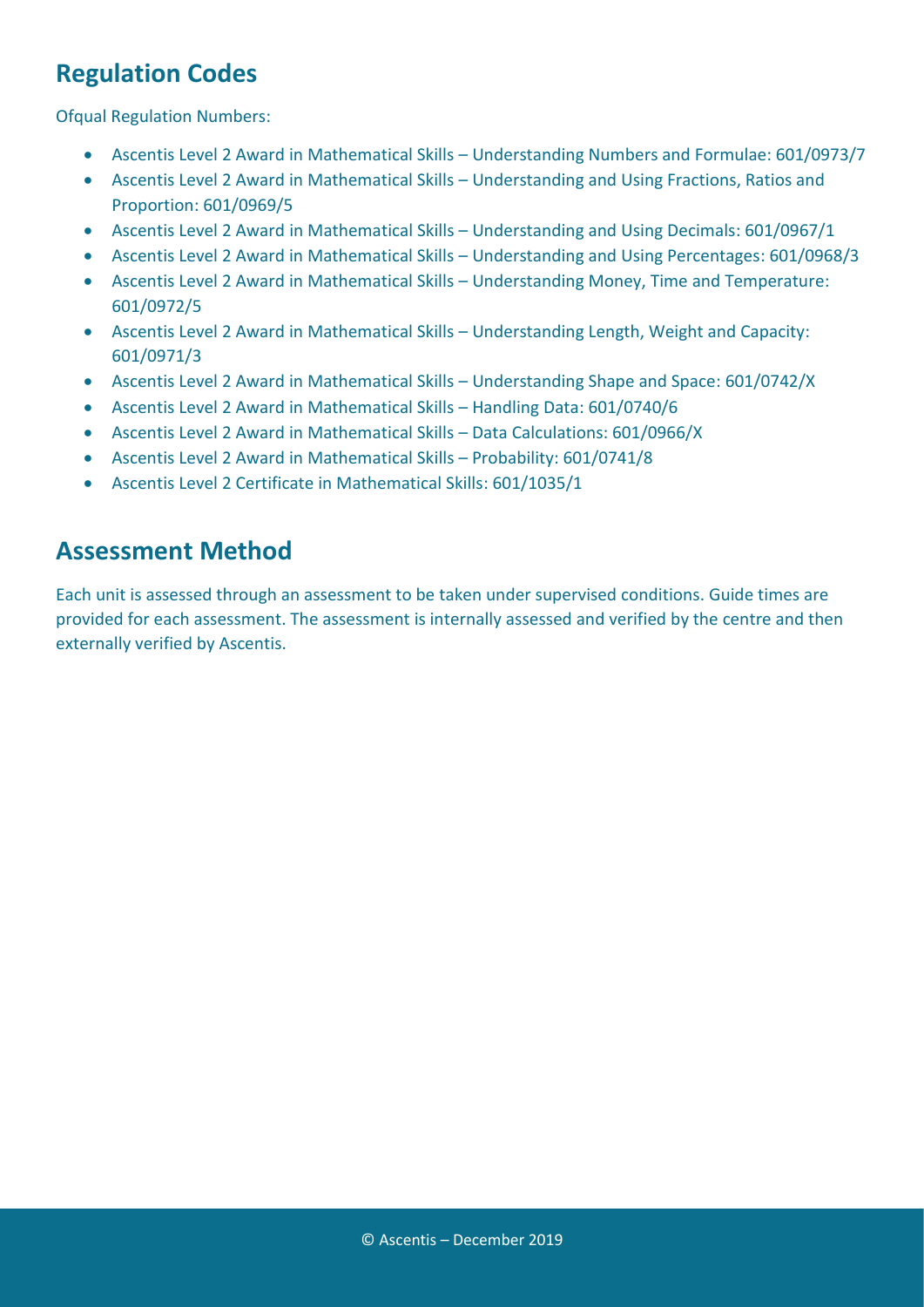## **Rule of Combination**

Learners must complete one unit for each Award at Level 2. These are single-unit qualifications and certification is given for achieving a pass in the Ascentis-designed assessment.

Learners who achieve a minimum of 13 credits using any combination of the Level 2 Awards may wish to claim a Level 2 Certificate in Mathematical Skills.

| Ascentis Level 2 Award in Mathematical Skills - Understanding Numbers and Formulae |         |                     |            |            |  |
|------------------------------------------------------------------------------------|---------|---------------------|------------|------------|--|
| <b>Title</b>                                                                       | Level   | <b>Credit Value</b> | <b>GLH</b> | Unit ref   |  |
| <b>Understanding Numbers and Formulae</b>                                          | Level 2 |                     | 10         | Y/505/2270 |  |

| Ascentis Level 2 Award in Mathematical Skills – Understanding and Using Fractions,<br><b>Ratios and Proportion</b> |              |                     |            |            |
|--------------------------------------------------------------------------------------------------------------------|--------------|---------------------|------------|------------|
| <b>Title</b>                                                                                                       | <b>Level</b> | <b>Credit Value</b> | <b>GLH</b> | Unit ref   |
| <b>Understanding and Using Fractions, Ratios</b><br>and Proportion                                                 | Level 2      |                     | 20         | F/505/2280 |

| Ascentis Level 2 Award in Mathematical Skills – Understanding and Using Decimals |         |                     |            |                 |
|----------------------------------------------------------------------------------|---------|---------------------|------------|-----------------|
| <b>Title</b>                                                                     | Level   | <b>Credit Value</b> | <b>GLH</b> | <b>Unit ref</b> |
| <b>Understanding and Using Decimals</b>                                          | Level 2 |                     | 10         | J/505/2314      |

| Ascentis Level 2 Award in Mathematical Skills - Understanding and Using Percentages |         |                     |            |            |
|-------------------------------------------------------------------------------------|---------|---------------------|------------|------------|
| <b>Title</b>                                                                        | Level   | <b>Credit Value</b> | <b>GLH</b> | Unit ref   |
| <b>Understanding and Using Percentages</b>                                          | Level 2 |                     | 20         | L/505/2332 |

| Ascentis Level 2 Award in Mathematical Skills - Understanding Money, Time and |         |                     |            |                 |
|-------------------------------------------------------------------------------|---------|---------------------|------------|-----------------|
| <b>Temperature</b>                                                            |         |                     |            |                 |
| <b>Title</b>                                                                  | Level   | <b>Credit Value</b> | <b>GLH</b> | <b>Unit ref</b> |
| <b>Understanding Money, Time and</b>                                          | Level 2 |                     | 10         | H/505/2336      |
| Temperature                                                                   |         |                     |            |                 |

| Ascentis Level 2 Award in Mathematical Skills - Understanding Length, Weight and<br><b>Capacity</b> |              |                     |            |            |
|-----------------------------------------------------------------------------------------------------|--------------|---------------------|------------|------------|
| <b>Title</b>                                                                                        | <b>Level</b> | <b>Credit Value</b> | <b>GLH</b> | Unit ref   |
| Understanding Length, Weight and<br>Capacity                                                        | Level 2      |                     | 10         | T/505/2339 |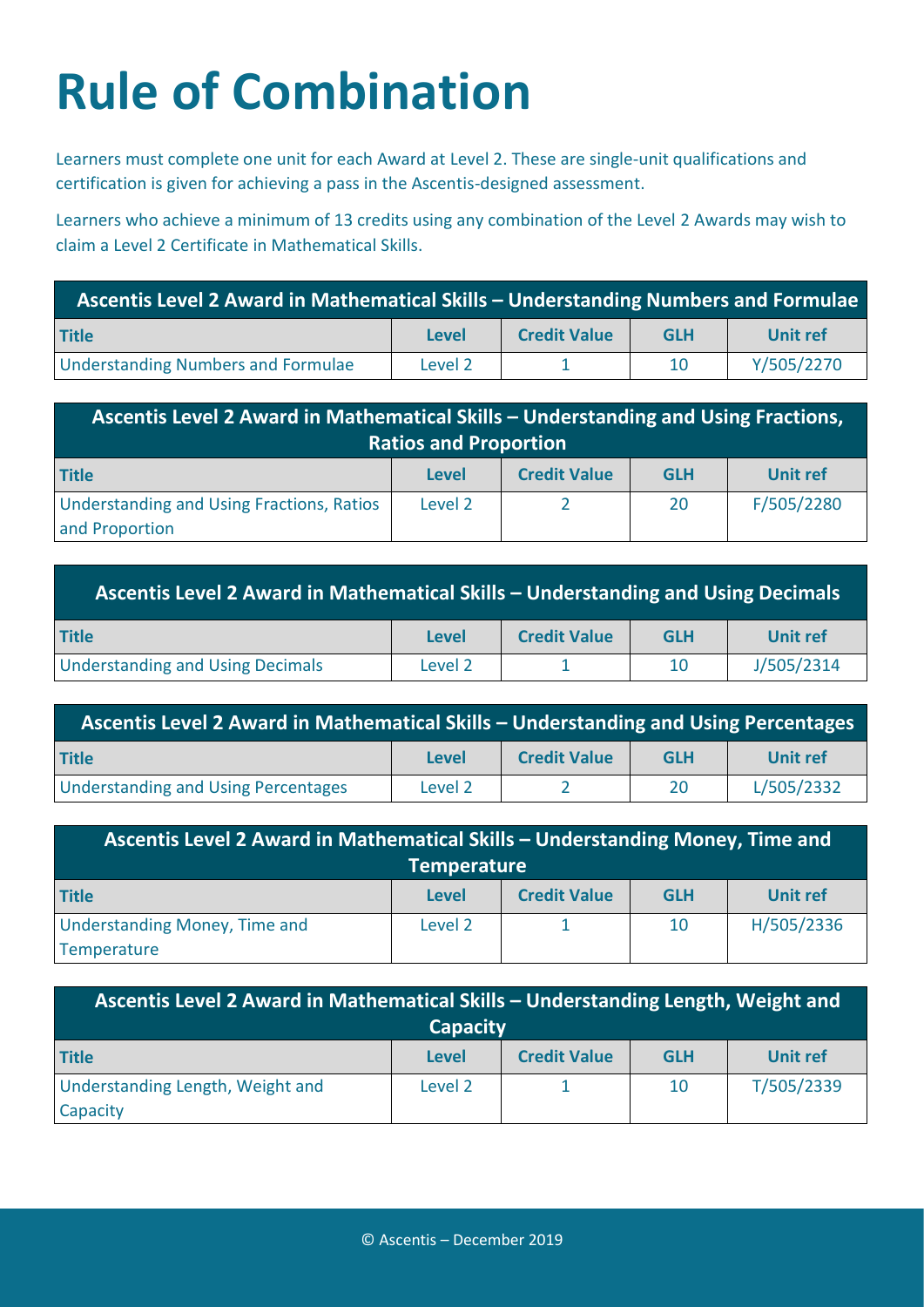| Ascentis Level 2 Award in Mathematical Skills - Understanding Shape and Space |              |                     |            |            |
|-------------------------------------------------------------------------------|--------------|---------------------|------------|------------|
| <b>Title</b>                                                                  | <b>Level</b> | <b>Credit Value</b> | <b>GLH</b> | Unit ref   |
| <b>Understanding Shape and Space</b>                                          | Level 2      |                     | 20         | F/505/2344 |

| Ascentis Level 2 Award in Mathematical Skills - Handling Data |              |                     |            |                 |
|---------------------------------------------------------------|--------------|---------------------|------------|-----------------|
| <b>Title</b>                                                  | <b>Level</b> | <b>Credit Value</b> | <b>GLH</b> | <b>Unit ref</b> |
| <b>Handling Data</b>                                          | Level 2      |                     | 20         | R/505/2347      |

| Ascentis Level 2 Award in Mathematical Skills - Data Calculations             |                    |  |    |            |  |
|-------------------------------------------------------------------------------|--------------------|--|----|------------|--|
| <b>Title</b><br><b>Credit Value</b><br><b>GLH</b><br>Unit ref<br><b>Level</b> |                    |  |    |            |  |
| <b>Data Calculations</b>                                                      | Level <sub>2</sub> |  | 10 | Y/505/2348 |  |

| Ascentis Level 2 Award in Mathematical Skills - Probability                   |         |  |    |            |  |
|-------------------------------------------------------------------------------|---------|--|----|------------|--|
| <b>Credit Value</b><br><b>Title</b><br>Unit ref<br><b>GLH</b><br><b>Level</b> |         |  |    |            |  |
| Probability                                                                   | Level 2 |  | 10 | D/505/2352 |  |

| <b>Ascentis Level 2 Certificate in Mathematical Skills</b>         |              |                     |            |                 |
|--------------------------------------------------------------------|--------------|---------------------|------------|-----------------|
|                                                                    |              |                     |            | Credits: 13     |
| <b>Title</b>                                                       | <b>Level</b> | <b>Credit Value</b> | <b>GLH</b> | <b>Unit ref</b> |
| <b>Understanding Numbers and Formulae</b>                          | Level 2      | 1                   | 10         | Y/505/2270      |
| <b>Understanding and Using Fractions, Ratios</b><br>and Proportion | Level 2      | $\overline{2}$      | 20         | F/505/2280      |
| <b>Understanding and Using Decimals</b>                            | Level 2      | $\mathbf{1}$        | 10         | J/505/2314      |
| <b>Understanding and Using Percentages</b>                         | Level 2      | $\overline{2}$      | 20         | L/505/2332      |
| <b>Understanding Money, Time and</b><br><b>Temperature</b>         | Level 2      | $\mathbf{1}$        | 10         | H/505/2336      |
| Understanding Length, Weight and<br>Capacity                       | Level 2      | 1                   | 10         | T/505/2339      |
| <b>Understanding Shape and Space</b>                               | Level 2      | $\overline{2}$      | 20         | F/505/2344      |
| <b>Handling Data</b>                                               | Level 2      | $\overline{2}$      | 20         | R/505/2347      |
| <b>Data Calculations</b>                                           | Level 2      | $\mathbf{1}$        | 10         | Y/505/2348      |
| Probability                                                        | Level 2      | $\mathbf{1}$        | 10         | D/505/2352      |
| <b>Credits from equivalent units:</b>                              |              |                     |            |                 |

Please contact the Ascentis office to request equivalences, and ask to speak to a member of the Qualifications Development Team.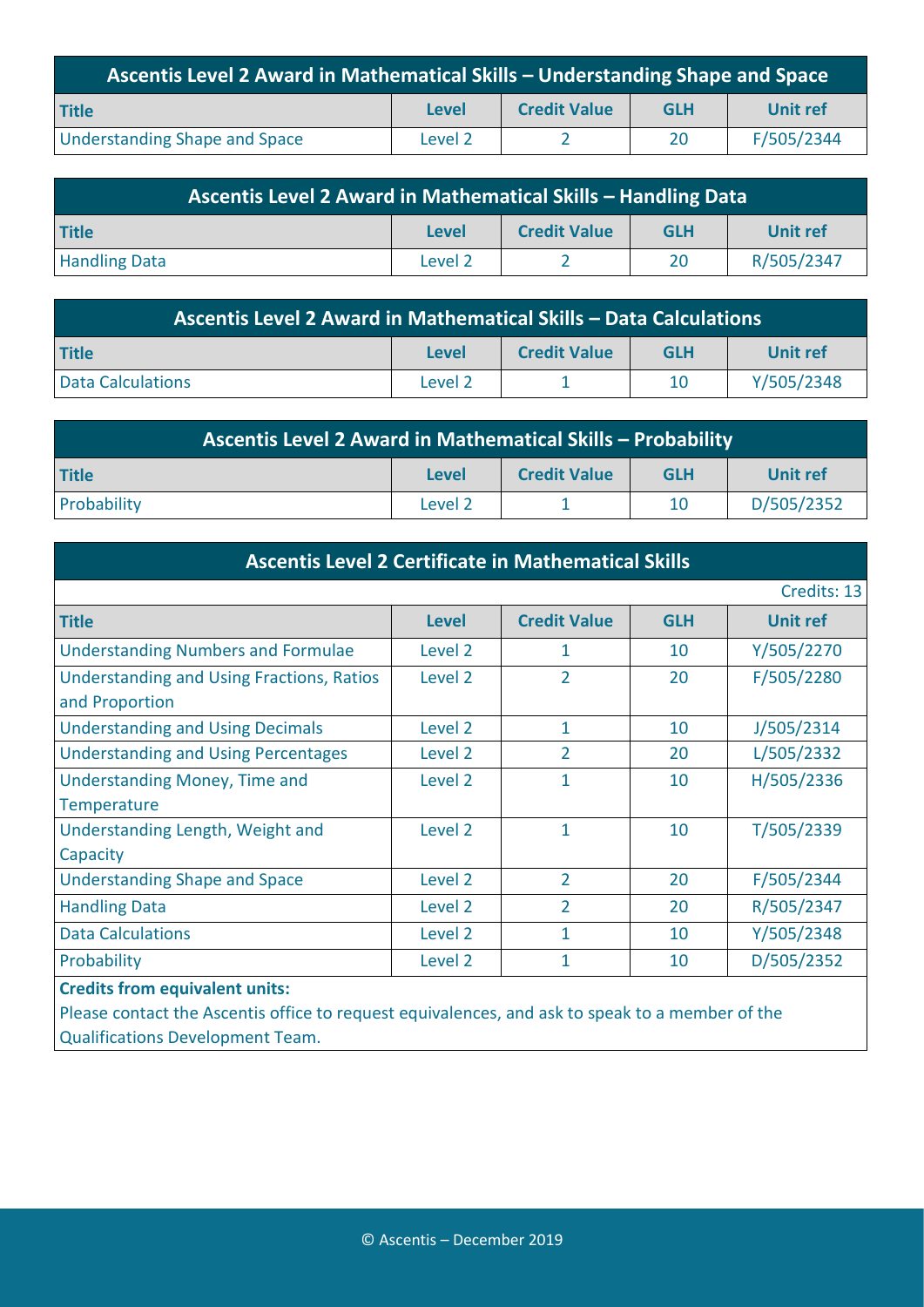### **Guided Learning Hours (GLH)**

The recommended guided learning hours for these qualifications is:

- Level 2 Award in Mathematical Skills Understanding Numbers and Formulae: 10
- Level 2 Award in Mathematical Skills Understanding and Using Fractions, Ratios and Proportion: 20
- Level 2 Award in Mathematical Skills Understanding and Using Decimals: 10
- Level 2 Award in Mathematical Skills Understanding and Using Percentages: 20
- Level 2 Award in Mathematical Skills Understanding Money, Time and Temperature: 10
- Level 2 Award in Mathematical Skills Understanding Length, Weight and Capacity: 10
- Level 2 Award in Mathematical Skills Understanding Shape and Space: 20
- Level 2 Award in Mathematical Skills Handling Data: 20
- Level 2 Award in Mathematical Skills Data Calculations: 10
- Level 2 Award in Mathematical Skills Probability: 10
- Level 2 Certificate in Mathematical Skills: 130

### **Total Qualification Time (TQT)**

The total qualification time for these qualifications is:

- Level 2 Award in Mathematical Skills Understanding Numbers and Formulae: 10
- Level 2 Award in Mathematical Skills Understanding and Using Fractions, Ratios and Proportion: 20
- Level 2 Award in Mathematical Skills Understanding and Using Decimals: 10
- Level 2 Award in Mathematical Skills Understanding and Using Percentages: 20
- Level 2 Award in Mathematical Skills Understanding Money, Time and Temperature: 10
- Level 2 Award in Mathematical Skills Understanding Length, Weight and Capacity: 10
- Level 2 Award in Mathematical Skills Understanding Shape and Space: 20
- Level 2 Award in Mathematical Skills Handling Data: 20
- Level 2 Award in Mathematical Skills Data Calculations: 10
- Level 2 Award in Mathematical Skills Probability: 10
- Level 2 Certificate in Mathematical Skills: 130

#### **Age Range of Qualification**

These qualifications are suitable for young people aged 14–19 and adult learners.